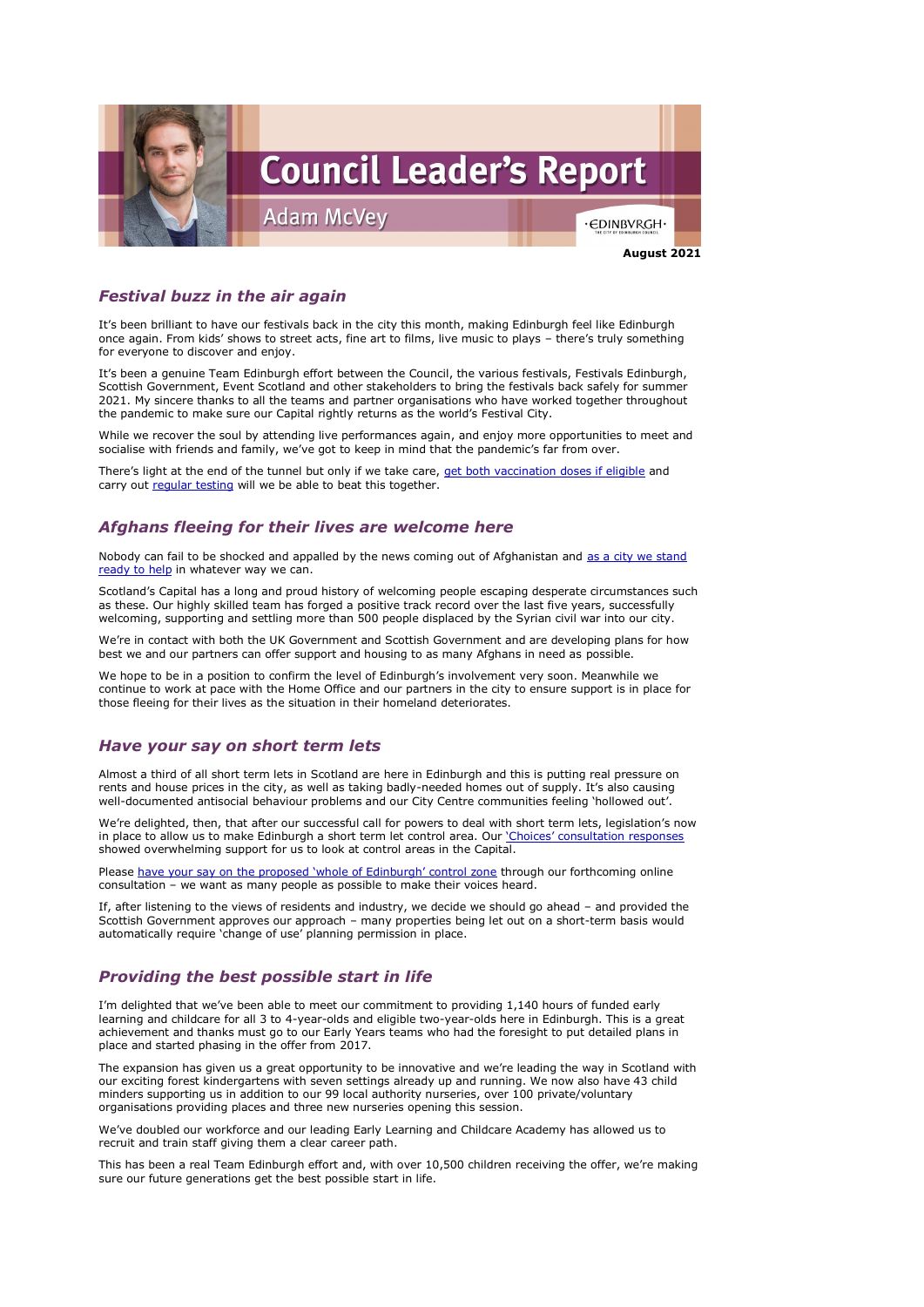#### *Moving forward with walking, wheeling and cycling*

We remain committed to creating safe, accessible routes for travel around Edinburgh by foot, wheel or bike. In fact, during lockdown we saw just what an impact quieter streets can have, with a surge in people walking, wheeling and cycling. Through [Spaces for People](https://www.edinburgh.gov.uk/spaces-people-1) we wanted to support these ways of travelling while giving people room to physically distance.

There are some areas where we feel the measures are no longer needed – and we've listened to public feedback and agreed to remove these. But we'll be looking to the future of many of the schemes in place under the [newly-titled Travelling Safely programme,](https://www.edinburgh.gov.uk/news/article/13272/next-steps-for-travelling-safely-programme) and how we can improve upon them.

Now, as restrictions are eased and traffic levels increase, lots of people are still benefiting from these changes, which provide protected spaces for pedestrians, wheelchair users and cyclists.

One of our flagship projects to significantly improve walking, wheeling and cycling facilities in the city centre, the [George Street and First New Town project,](https://www.edinburgh.gov.uk/georgestreet/) is also progressing, with the key elements for its design and operation agreed by Councillors. We were all wowed by the scheme's concept designs earlier this year and this latest decision takes us a step closer to realising our bold vision.

We know how much the bus and tram services are valued by local people, as demonstrated by consistently high customer satisfaction ratings, and I want to reassure everyone that if the proposals are approved at next month's Council meeting, there won't be any changes to the identities of these cherished transport companies. All you would notice is better integration of tickets and routes, more seamless journeys and improved customer service – something we can all get on board with. It may also help us to deliver a new bike hire scheme, which we're aiming to do as soon as possible.

#### *Reforming our public transport companies*

It's crucial that we support people to make sustainable travel choices if we are to meet our net zero carbon goals, and public transport is key to this. We already have a fantastic offering in Edinburgh, with so many of us regularly relying on services from Lothian Buses and Edinburgh Trams.

This month we've also opened our wider public consultation for the **Edinburgh Economic Strategy**, putting the city centre at the heart of our recovery plan, alongside a range of wider priorities, including sustainable growth. In line with our [Business Plan for Edinburgh,](https://www.edinburgh.gov.uk/future-council) we want to build a city where everyone can thrive with a strategy focused on improving wellbeing, boosting sustainability and tackling poverty and inequality.

As we look to the future of travel in Edinburgh, we want to make sure our Transport Arm's Length External Organisations (ALEOs) – Lothian Buses and Edinburgh Trams – are even more efficient, better integrated and as attractive a transport choice as possible. By reforming their management, we'll be able to achieve this, while better supporting the companies' recovery from the pandemic too.

I urge everyone with an interest to [visit our Consultation Hub.](https://consultationhub.edinburgh.gov.uk/ce/edinburgh-economy-strategy/) You can have your say until 22 October and the responses will feed into our final draft documents to be considered by committee in November.

We're making fantastic progress in bringing the historic Granton Station back to life as the focal point and cultural centre of our  $£1.3$ bn regeneration of the whole Granton Waterfront area.

The first spades went into the ground to [transform this iconic piece of Edwardian architecture](https://www.edinburgh.gov.uk/news/article/13240/work-begins-to-turn-granton-station-into-thriving-creative-and-community-hub) into a creative and cultural hub in June and, just last week, we announced [we're leasing the building to leading arts and](https://www.edinburgh.gov.uk/news/article/13271/leading-arts-charity-to-bring-granton-station-back-to-life)  [social enterprise](https://www.edinburgh.gov.uk/news/article/13271/leading-arts-charity-to-bring-granton-station-back-to-life) charity Wasps, who are set to move into the former station next year.

This week we've also [unveiled the name members of the public chose for the new square](https://www.edinburgh.gov.uk/news/article/13277/latest-news-and-the-name-is-granton-station-square) in front of the former station – Granton Station Square. Thanks to everyone who took the time to vote.

The shared vision we've developed with the local community for the Wester Hailes area took a major step forward with the [appointment of a team of consultants](https://www.edinburgh.gov.uk/news/article/13275/wester-hailes-community-vision-to-be-transformed-into-regeneration-masterplan) to develop a masterplan for the area.

### *Backing sustainable growth as Edinburgh recovers*

With the first phase of the St James Quarter now open, seeing many new retailers attracted to the city and enjoying a successful first few months of trading, we'll see another major boost for the city centre when the Johnnie Walker Experience opens its doors next month.

It's exciting to see these new attractions take root after years of planning, construction and development. They're already breathing new life into the area and helping drive our collective recovery as a Capital.

### *Creating a cultural centre for Granton Waterfront*

The charity will support around 40 jobs, as well as helping around 100 people each year with creative business development opportunities. They'll deliver a heritage programme for local people and railway enthusiasts on the location's unique history, with exhibition space to showcase local talent. The new hub will also host workshops and a series of outdoor and online events for locals, which are sure to be a real draw

for thousands of visitors to the area.

### *Transforming Wester Hailes through regeneration*

This is a massively important project that will offer real opportunities for people in Wester Hailes. The masterplan includes improvements to existing homes as well as desperately needed new affordable housing, together with employment opportunities and facilities to help local businesses and entrepreneurs to prosper.